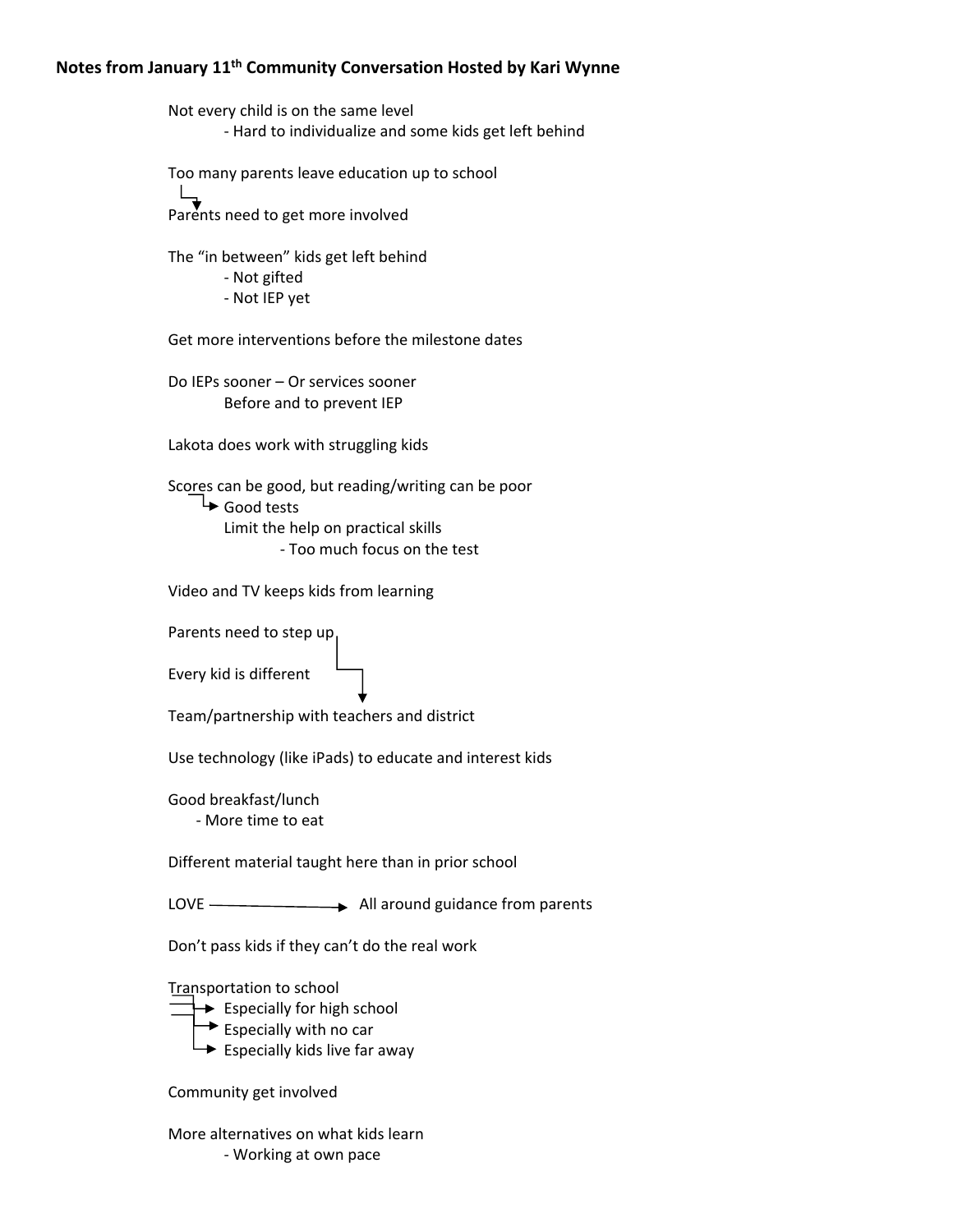‐ Tailor education to kids

### Good discipline while at school

## All around healthy

- ‐ Self esteem
- ‐ Confidence to do it
- ‐ Handling daily challenges
- ‐ Guidance counselors before the problem

To learn from kids

Starts to work with kids

- ‐ Notice home issues
	- Coaching
	- Just to feel heard
	- Notice kids' challenges

## Good resources

- ‐ Libraries
- ‐ Field trips
- ‐ Art
- ‐ "Side classes" to work more parts of brain and get kids excited about school
- ‐ After school
- ‐ Study groups

## All around

- ‐ Emotional confidence
- ‐ Self esteem
- ‐ Socially engaged

Tailor education to each kid

 $\overline{\phantom{a}}$  Feel comfortable in class – Work at their own pace

**→ Support system** 

## $\rightarrow$ Friends

Socially engaged emotional healthy kids

‐ At grade level

Social service partnerships

- ‐ Affordable alternatives
- ‐ Community partnership

Help new kids transition

- ‐ Social and
- ‐ Academic

Keep kids wanting to go to school

- ‐ Teachers (Relationship with them)
- ‐ Extra activities
- ‐ Groups like ones for kids who lost parents
- ‐ Little incentives
	- Snack pack
	- Toys

Equity across the district